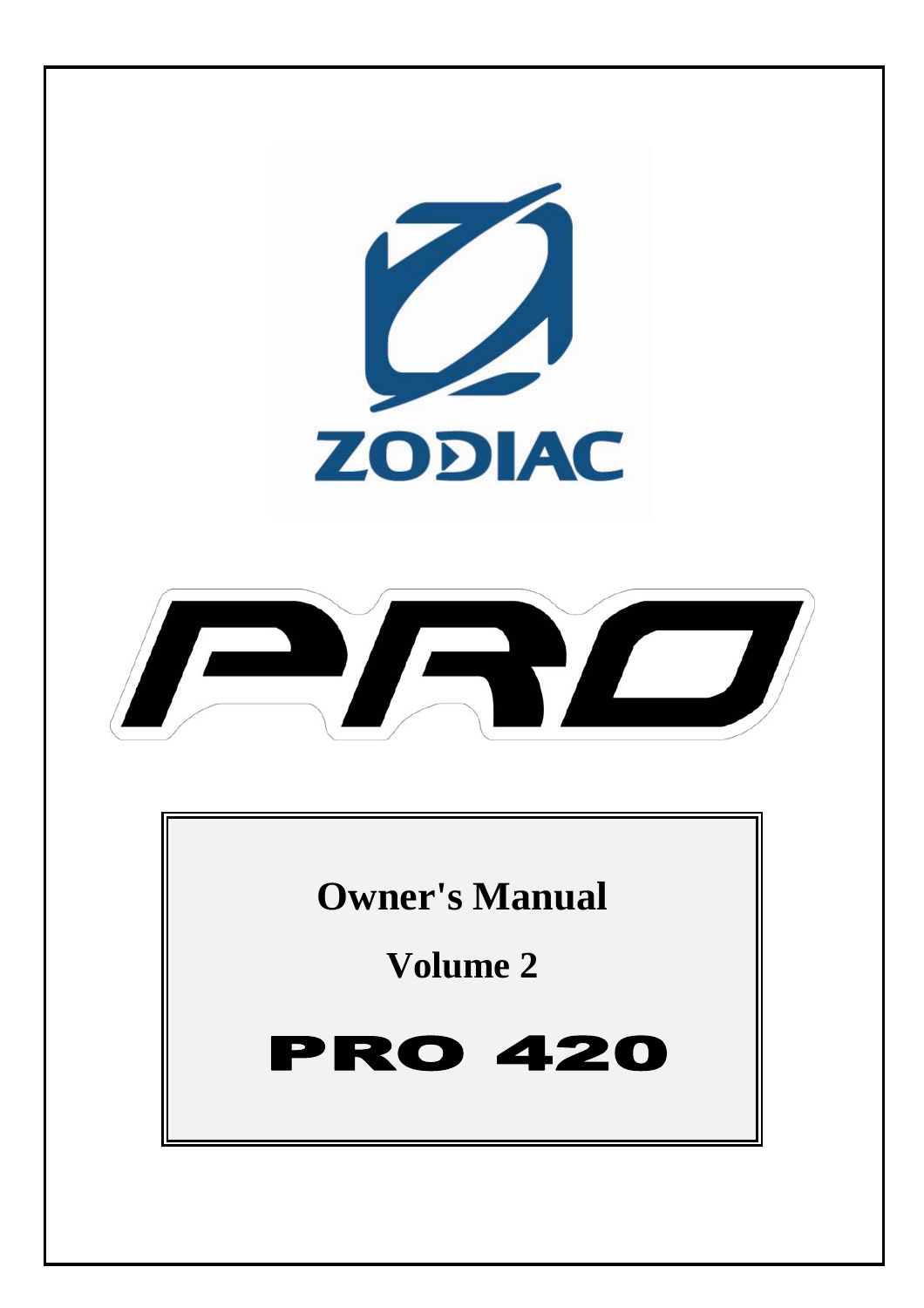# **VOLUME 2 DESCRIPTION - BUOYANCY CHAMBER PROPULSION SYSTEM INSTALLATION AND CIRCUITS**

## **CONTENTS**

| $\Rightarrow$ I - GENERAL DESCRIPTIONS                                            |           |
|-----------------------------------------------------------------------------------|-----------|
|                                                                                   | $3-4$     |
|                                                                                   |           |
|                                                                                   | 6-7       |
|                                                                                   | 8-9       |
|                                                                                   | $10 - 11$ |
| $\Rightarrow$ II - BUOYANCY CHAMBER                                               |           |
| II-1-Setting up the buoyancy chamber – Main steps-------------------------------- | 12        |
|                                                                                   | 13-14     |
|                                                                                   | 15        |
| $\Rightarrow$ III – PROPULSION SYSTEM                                             | 16        |
|                                                                                   |           |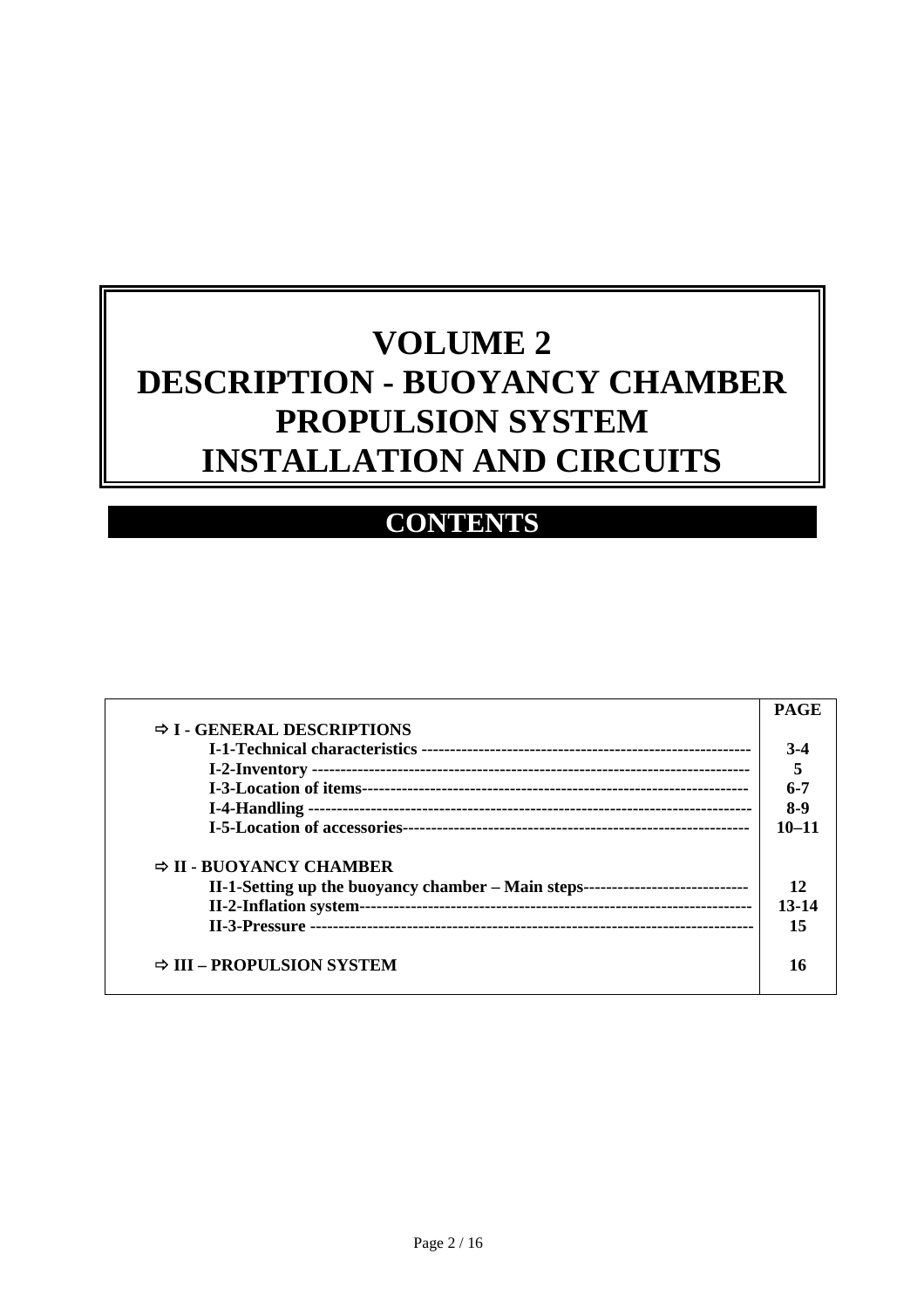# **DESCRIPTION - Technical characteristics**

### **I-1-TECHNICAL CHARACTERISTICS**

| <b>Dimensions</b> |                   |        |  |
|-------------------|-------------------|--------|--|
|                   | (m)               | 4.20   |  |
|                   | (f <sub>t</sub> ) | 13' 9" |  |
|                   | (m)               | 2.90   |  |
|                   | (f <sub>t</sub> ) | 9'6'   |  |
|                   | (m)               | 1.90   |  |
|                   | (ft)              | 6'3''  |  |
|                   | (m)               | 0.95   |  |
|                   | (f <sub>t</sub> ) | 3'1"   |  |
|                   | (m)               | 0.455  |  |
|                   |                   | 1'6''  |  |

| <b>Design category</b>  |  |  |
|-------------------------|--|--|
| (Directive $94/25/EC$ ) |  |  |

| Capacity                     |            |      |  |
|------------------------------|------------|------|--|
| T T T (ISO)                  |            |      |  |
| <b>Maximum</b>               |            | 780  |  |
|                              | lb.        | 1720 |  |
|                              |            | 181  |  |
|                              | (2)<br>lb. | 399  |  |
| $\triangleright$ Compartment |            |      |  |

| <b>Engine configuration</b> |                |                       |     |
|-----------------------------|----------------|-----------------------|-----|
| Length                      |                |                       |     |
|                             | Minimum power  | $HP^{(3)}$            | 15  |
|                             | recommended    | $KW^{(3)}$            |     |
|                             | Maximum power  | HP                    | 40  |
|                             | recommended    | kW                    | 30  |
|                             | Maximum power  | $HP^{\overline{(3)}}$ | 50  |
|                             | allowed        | $kW^{\overline{(3)}}$ | 37  |
|                             |                | Kg                    | 115 |
|                             | Maximum engine | Lbs                   | 254 |
| <b>Maximum</b>              | weight         |                       |     |

| <b>Overall dimensions</b> |           |                   |  |
|---------------------------|-----------|-------------------|--|
|                           | $a^{(4)}$ | $3.63 \text{ m}$  |  |
|                           |           | 11'11"            |  |
|                           | $h^{(4)}$ | $1.24 \text{ m}$  |  |
|                           |           |                   |  |
|                           | $c^{(4)}$ | 0.69 <sub>m</sub> |  |
|                           |           | 2'3''             |  |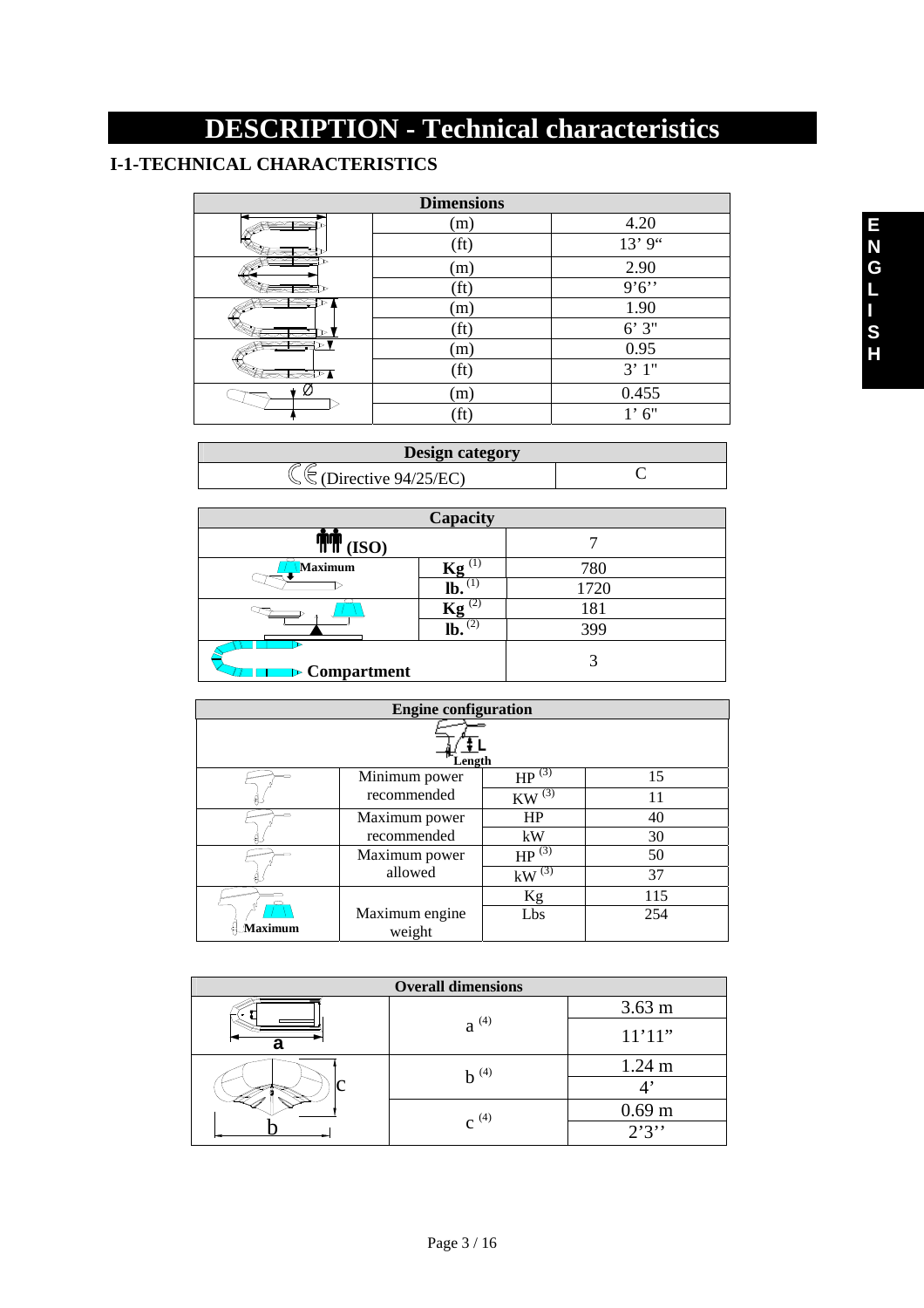## **DESCRIPTION - Technical characteristics**

| <b>NOTE</b> | Dimension tolerance: $+/- 4 \%$ |
|-------------|---------------------------------|
|-------------|---------------------------------|

|             | $^{(1)}$ The maximum payload has been calculated according to ISO 6185               |
|-------------|--------------------------------------------------------------------------------------|
|             | standards. Operating at or near maximum payload is only advised in                   |
|             | calm water and at reduced speeds.                                                    |
|             | $\left( \text{2} \right)$ Weight shown not including accessories                     |
|             | $\vert$ <sup>(3)</sup> The recommended power corresponds to optimum operation of the |
| <b>NOTE</b> | boat's capabilities for an average load (4 people.) The minimum power is             |
|             | exploitable in relaxed activities, such as fishing, while the maximum                |
|             | recommended power is destined for performance activities such as                     |
|             | water-skiing.                                                                        |
|             | $\vert$ <sup>(4)</sup> Hull dimensions without buoyancy chamber.                     |
|             | Use the maximum authorized power with extreme caution (see "Sailing")                |
|             | advice" chapter of Volume 1 of the manual.)                                          |



**THE MAXIMUM LOAD INDICATED ON YOUR DOCUMENTS MUST NOT BE EXCEEDED, WHEN THE ENGINE, FUEL, ACCESSORIES, PASSENGERS, THEIR KIT AND ANY OTHER LOAD HAS BEEN ADDED**.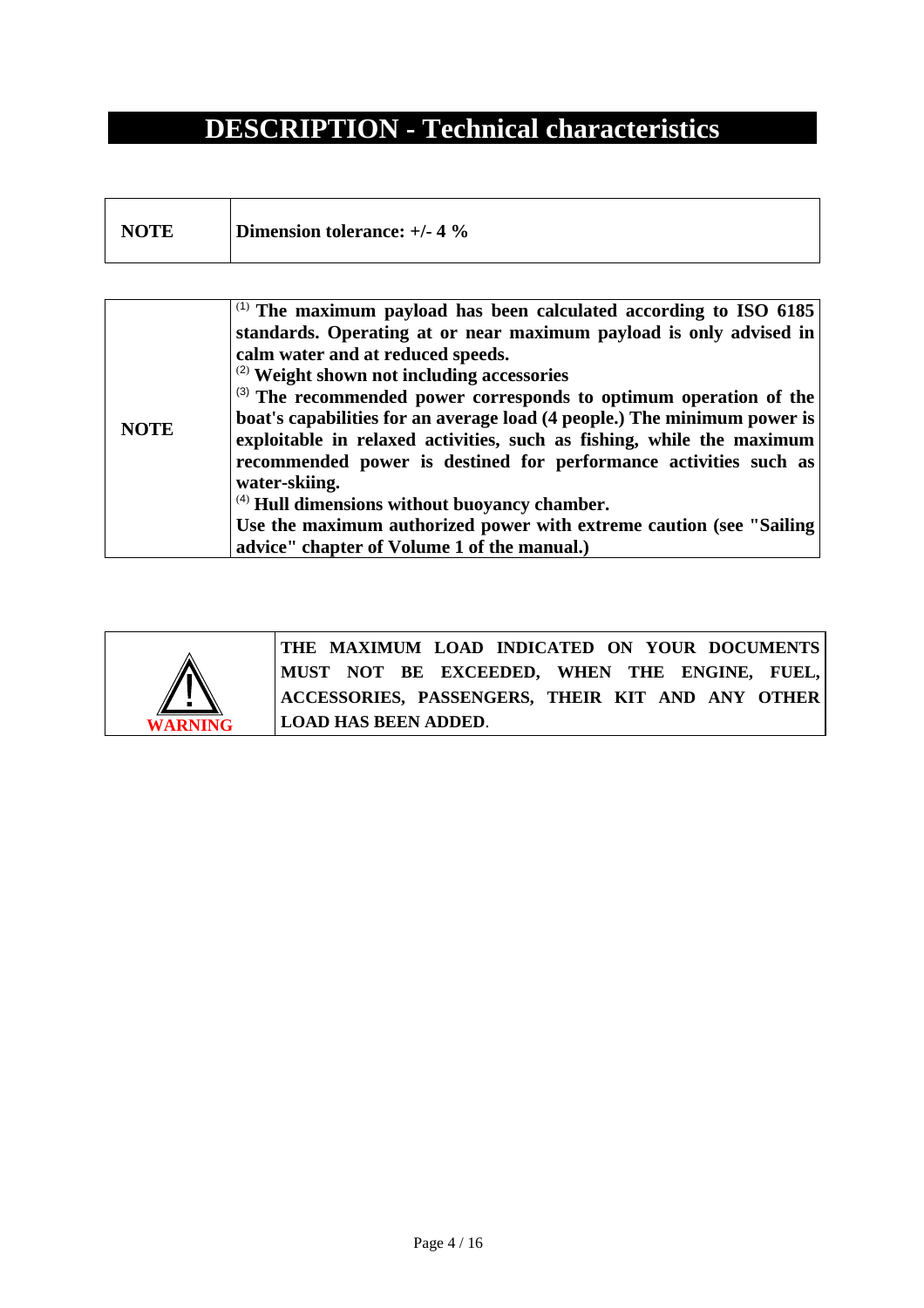# **DESCRIPTION - Inventory**

### **I-2-INVENTORY**

| <b>HULL</b> |                                               |  |  |
|-------------|-----------------------------------------------|--|--|
| $\bullet$   | Polyester hull                                |  |  |
|             | Non-slip deck                                 |  |  |
|             | 1 Bow ring                                    |  |  |
|             | 1 Anchor locker                               |  |  |
|             | 2 traction chain plates                       |  |  |
|             | 1 Hull drain hole                             |  |  |
|             | 1 high flow rate self-bailers with stern well |  |  |
|             | 1 self-bailer plug                            |  |  |
|             | <b>BUOYANCY CHAMBER</b>                       |  |  |
| $\bullet$   | Removable buoyancy chamber                    |  |  |
|             | Easy push valves                              |  |  |
|             | Anti-chafing band with wide profile           |  |  |
|             | 4 Exterior handles                            |  |  |
|             | Water shield                                  |  |  |
|             | $Rails + lashing$                             |  |  |
|             | Short cones                                   |  |  |

• Bow roller

|                          | <b>OPTIONAL ACCESSORIES</b> |
|--------------------------|-----------------------------|
| • Anchoring tarpaulin    |                             |
| • Roll bar               |                             |
| Console<br>$\bullet$     |                             |
| Seat                     |                             |
| Side ladder<br>$\bullet$ |                             |
| Deck pump                |                             |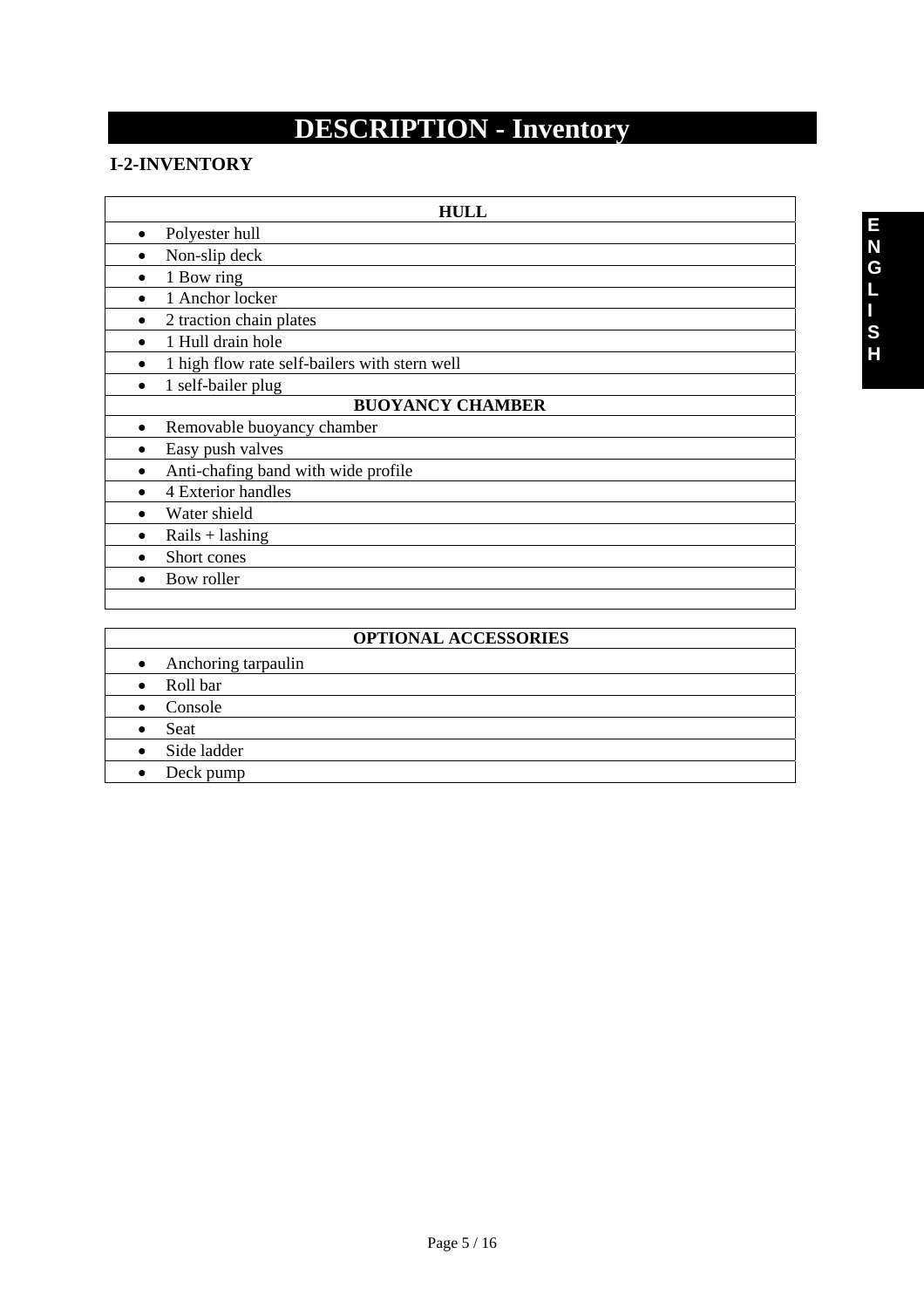# **DESCRIPTION – Location of items**

### **I-3-LOCATION OF ITEMS**

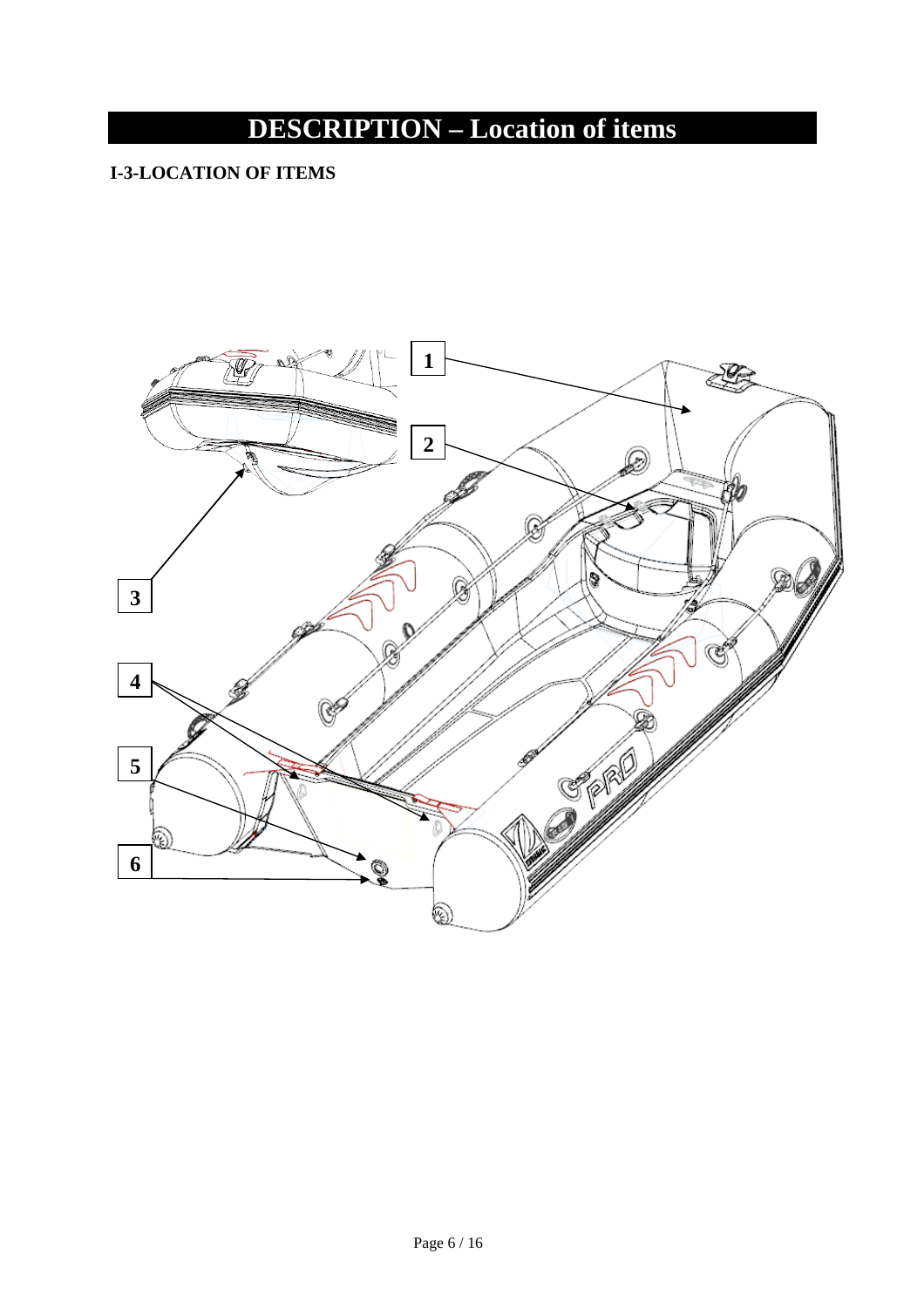

| <b>ITEM</b>    | <b>DESIGNATION</b>         |  |  |
|----------------|----------------------------|--|--|
| REF.           |                            |  |  |
|                | Buoyancy chamber           |  |  |
| $\overline{2}$ | Anchor locker              |  |  |
| 3              | Bow ring                   |  |  |
| 4              | Towing chain plates        |  |  |
| 5              | High flow rate self-bailer |  |  |
| 6              | Hull drain hole            |  |  |
| 7              | Handle                     |  |  |
| 8              | Lashing                    |  |  |
| 9              | Valve                      |  |  |
| 10             | Bow roller                 |  |  |
| 11             | <b>Bollard</b>             |  |  |
| 12             | Self-bailer plug           |  |  |
|                |                            |  |  |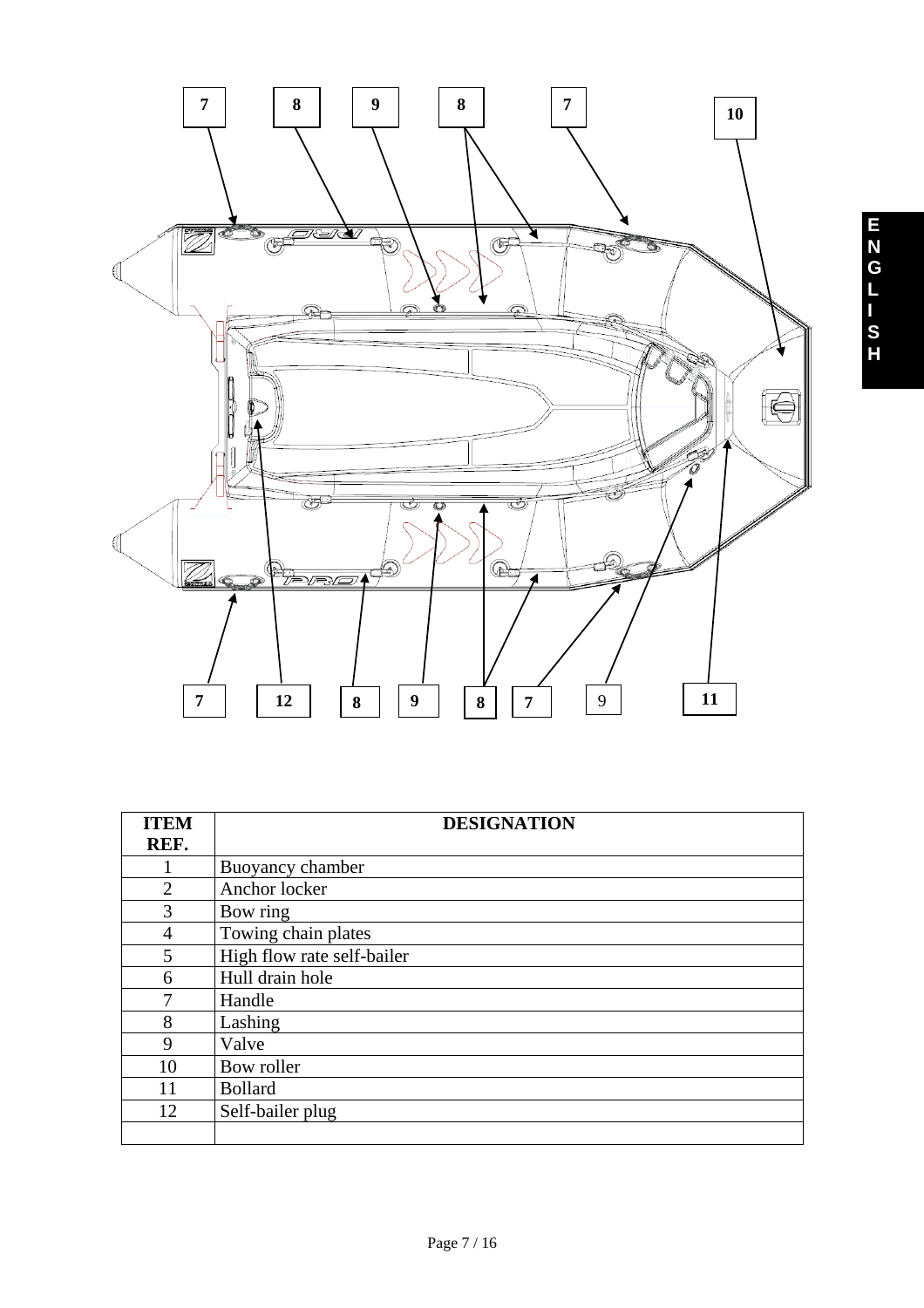# **DESCRIPTION - Handling**

### **I-4-HANDLING**

#### **I-4-1-Transporting**

y The trailer installation recommendations are specified in VOLUME I of the owner's manual.

### **I-4-2-Storage**







546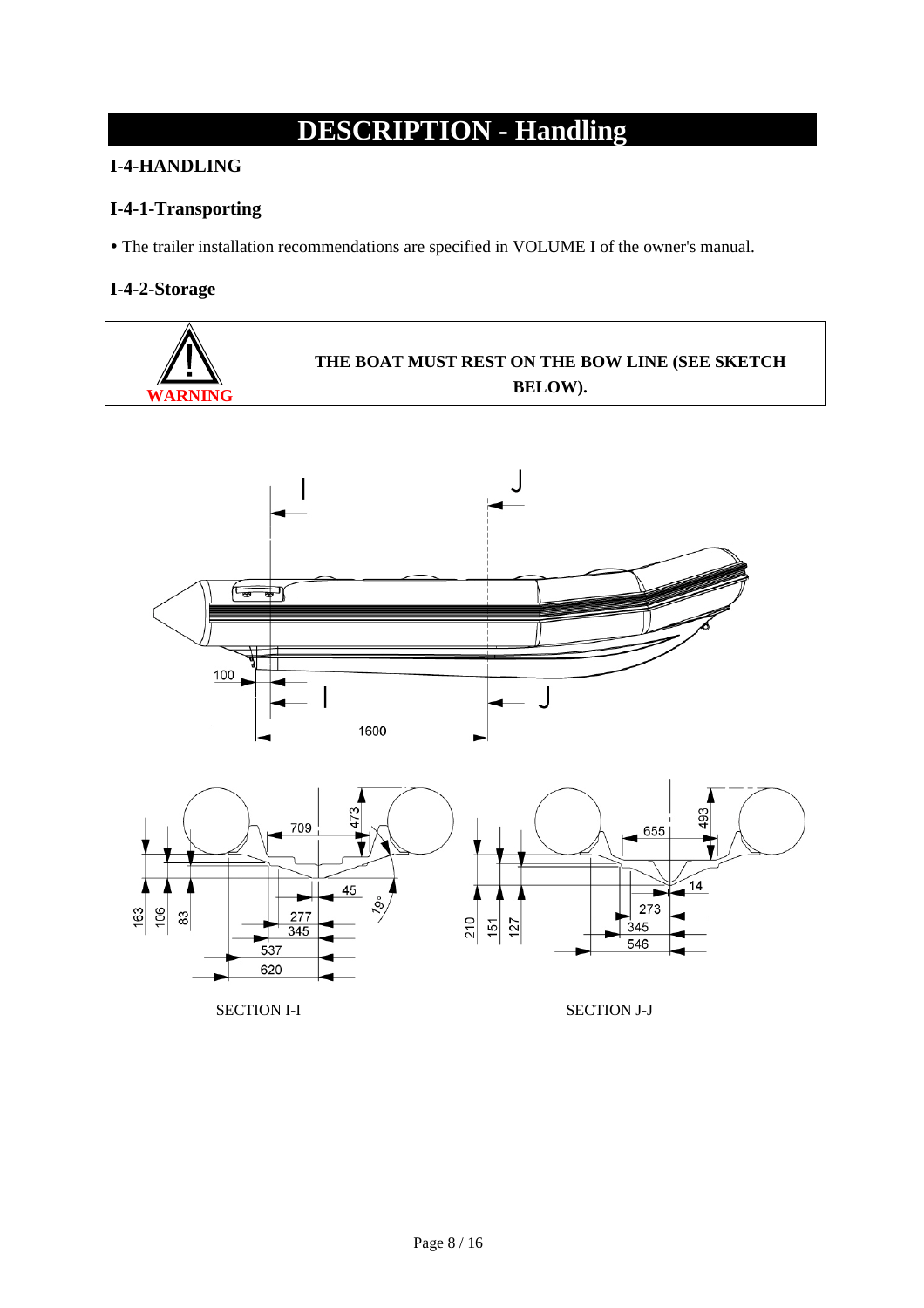### **I-4-3-Lifting rings (not supplied)**

- The PRO 420 has a reinforced area under the forward cover for securing the hoisting rings.



- The aft transom chain plates can also be turned over inboard.

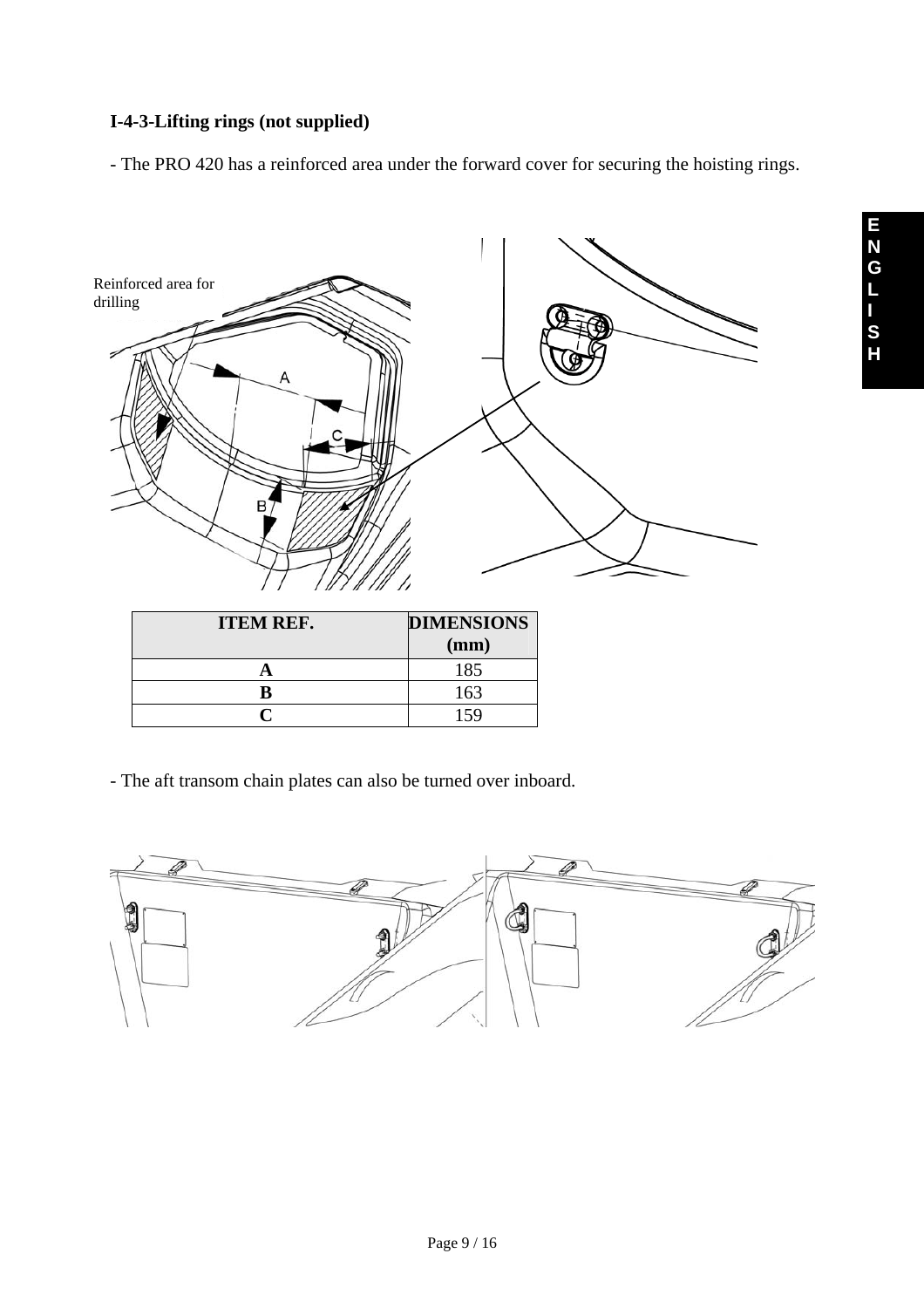## **DESCRIPTION – Location of accessories**

#### **I-5-LOCATION OF ACCESSORIES**

**I-5-1-Console / Seat (OPTION)** 

**Your boat can accept certain optional accessories (console / seat). Position them in the locations indicated below to optimise use of the boat.** 

**The positioning dimensions are taken from the aft transom (distances in millimetres).** 



**I-5-2-Bilge pump (OPTION)** 



Bilge pump placed at the bottom of the aft well DB420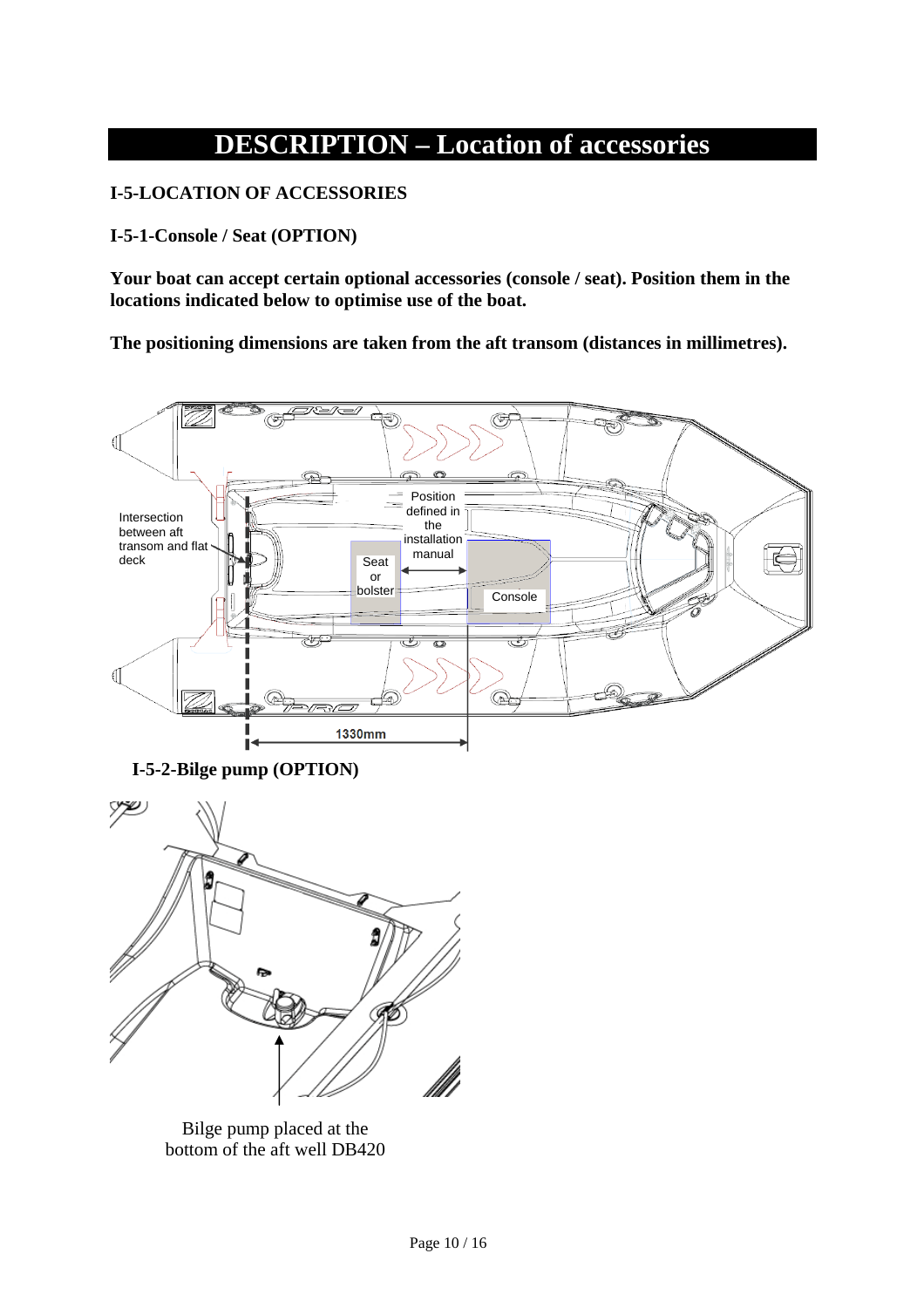



| <b>ITEM REF.</b> | <b>DIMENSIONS</b> |
|------------------|-------------------|
|                  | (mm)              |
| A                | 147               |
| B                | 35                |
| $\mathbf C$      | 50                |
| D                | 15                |
| E                | 294               |
| F                | 3.5               |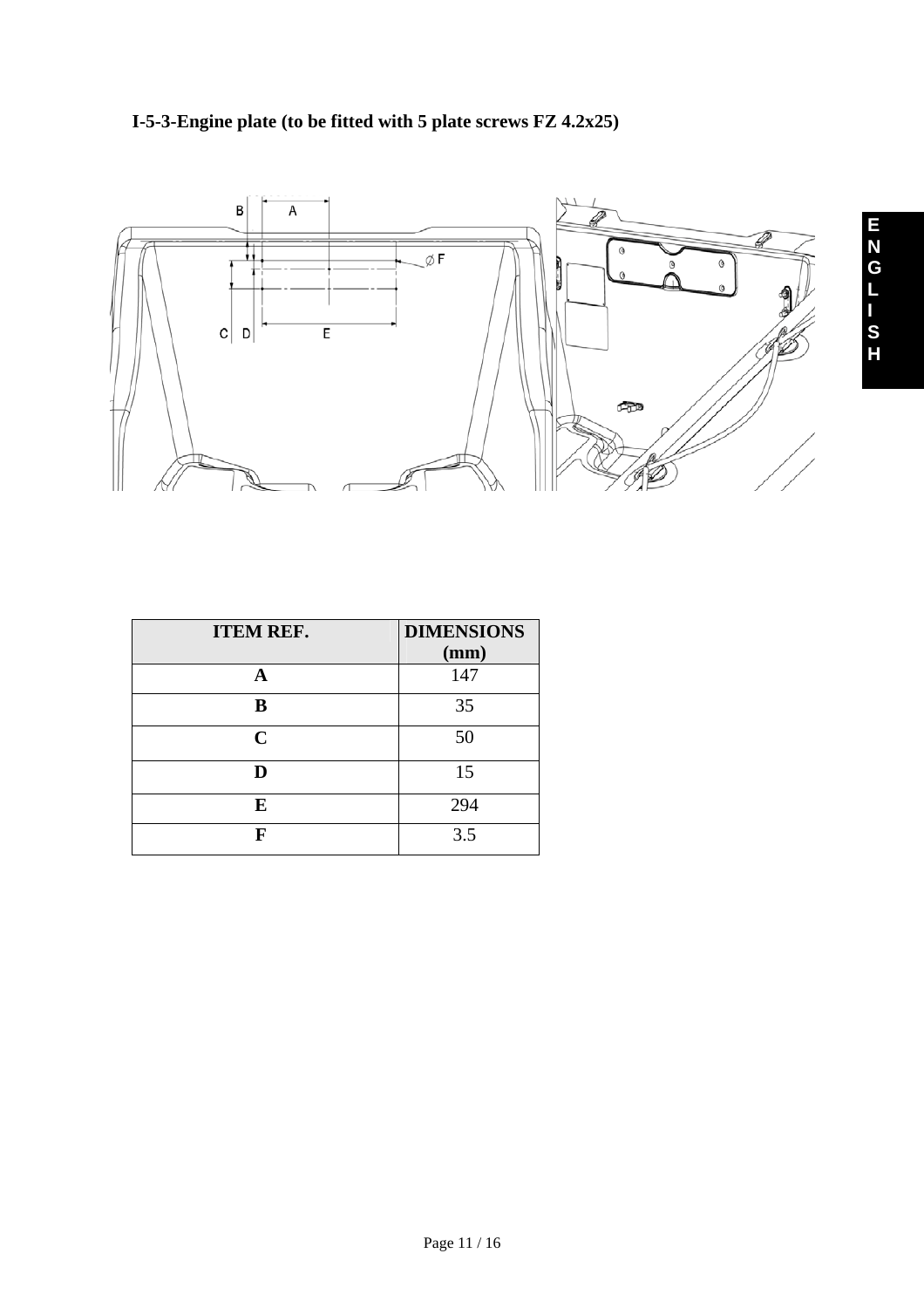## **BUOYANCY CHAMBER – Main steps**

#### **II-1-SETTING UP THE BUOYANCY CHAMBER – MAIN STEPS**

When assembling the boat, it is important that you follow the procedure in the correct order. Proceed step by step, referring each time to the pages indicated for explanations.

| <b>INFLATION PROCEDURE</b>                             | <b>PAGE</b> | <b>SECTION</b>     |
|--------------------------------------------------------|-------------|--------------------|
| 1. Make an inventory of all your boat's components and | $5 - 6$     | Inventory          |
| learn to recognize them                                |             | Location           |
| 2. Start inflating the boat using working pressure.    | 9 & 10      | Inflating the boat |
|                                                        | 11 $& 12$   | Air pressure       |

#### **II-2-INFLATION SYSTEM**

#### **THE INFLATION PUMP**



#### **SEMI FLUSH-MOUNTED VALVES**

| To activate the valves                     | In inflating position       | In deflating position                                       |
|--------------------------------------------|-----------------------------|-------------------------------------------------------------|
| and a correction<br><del>,,,,,,,,,</del> , | ,,,,,,,,,,,,,,,,,,,,,,,     | ,,,,,,,,,,,,,,,,<br>,,,,,,,,,,,,,,,,,,<br><b>Processing</b> |
| <b>Push</b>                                | The membrane is closed, the | The membrane is open, the                                   |
|                                            | knob is up                  | knob is down                                                |

|              | The caps of the easy-push valves are designed to           |                          |
|--------------|------------------------------------------------------------|--------------------------|
|              | screw and unscrew in a $\frac{1}{4}$ turn. Never force the |                          |
| <b>NOTE:</b> | caps, as you will run the risk of unscrewing the           |                          |
|              | whole deflation system.                                    | $\overline{\phantom{a}}$ |
|              |                                                            |                          |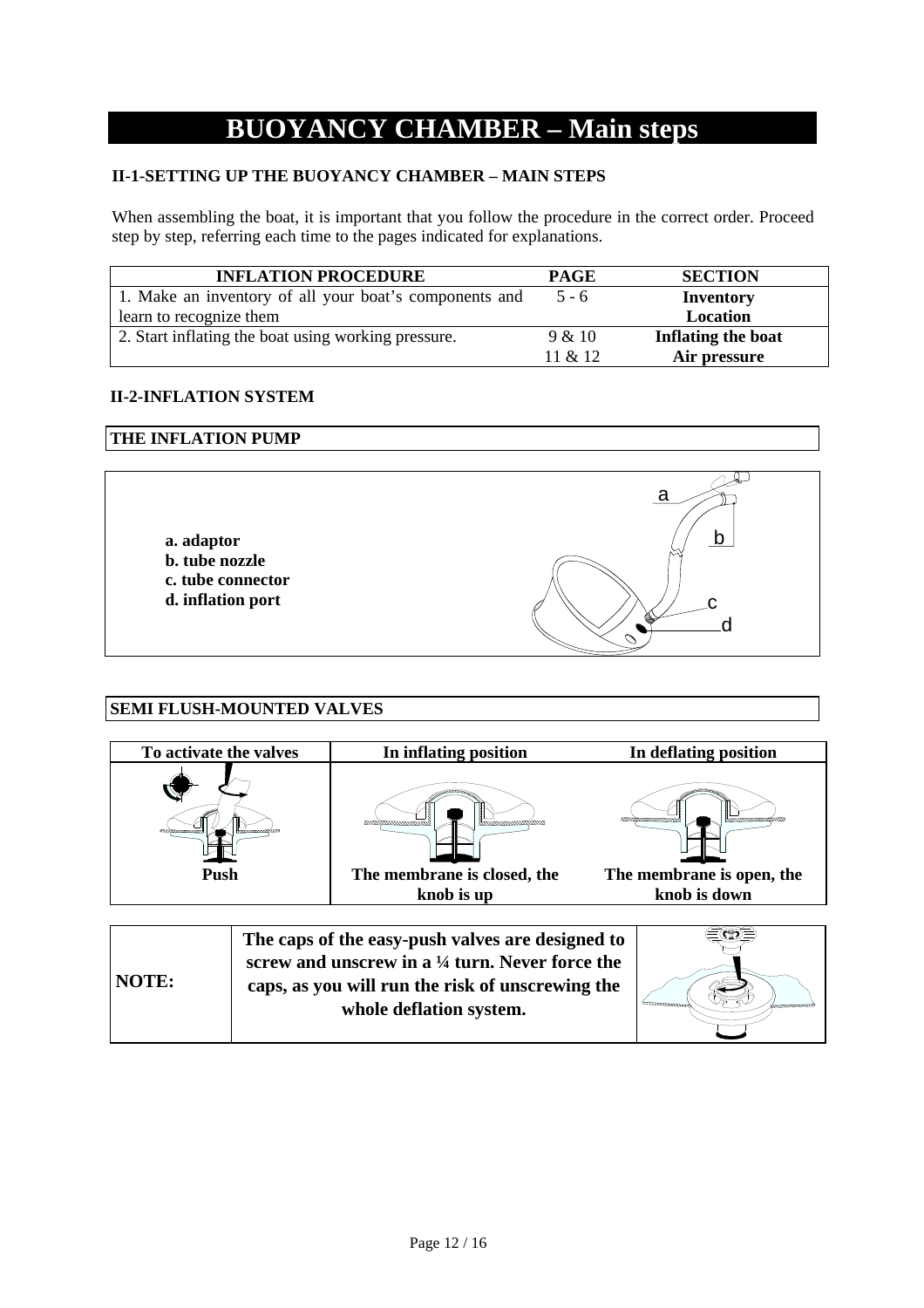## **BUOYANCY CHAMBER – Inflation system**

**PRESSURE INDICATOR** (Screw it in using a 1/4 turn replacing the valve cap)



#### **BOAT INFLATION**

**Activate all valves in the inflation position.** 

Attach the hose connector to the inflator inflation port.

To inflate your boat properly, the inflator should be correctly placed on the ground.

The boat inflates rapidly if the inflator is used smoothly and without haste.

![](_page_12_Picture_8.jpeg)

![](_page_12_Picture_9.jpeg)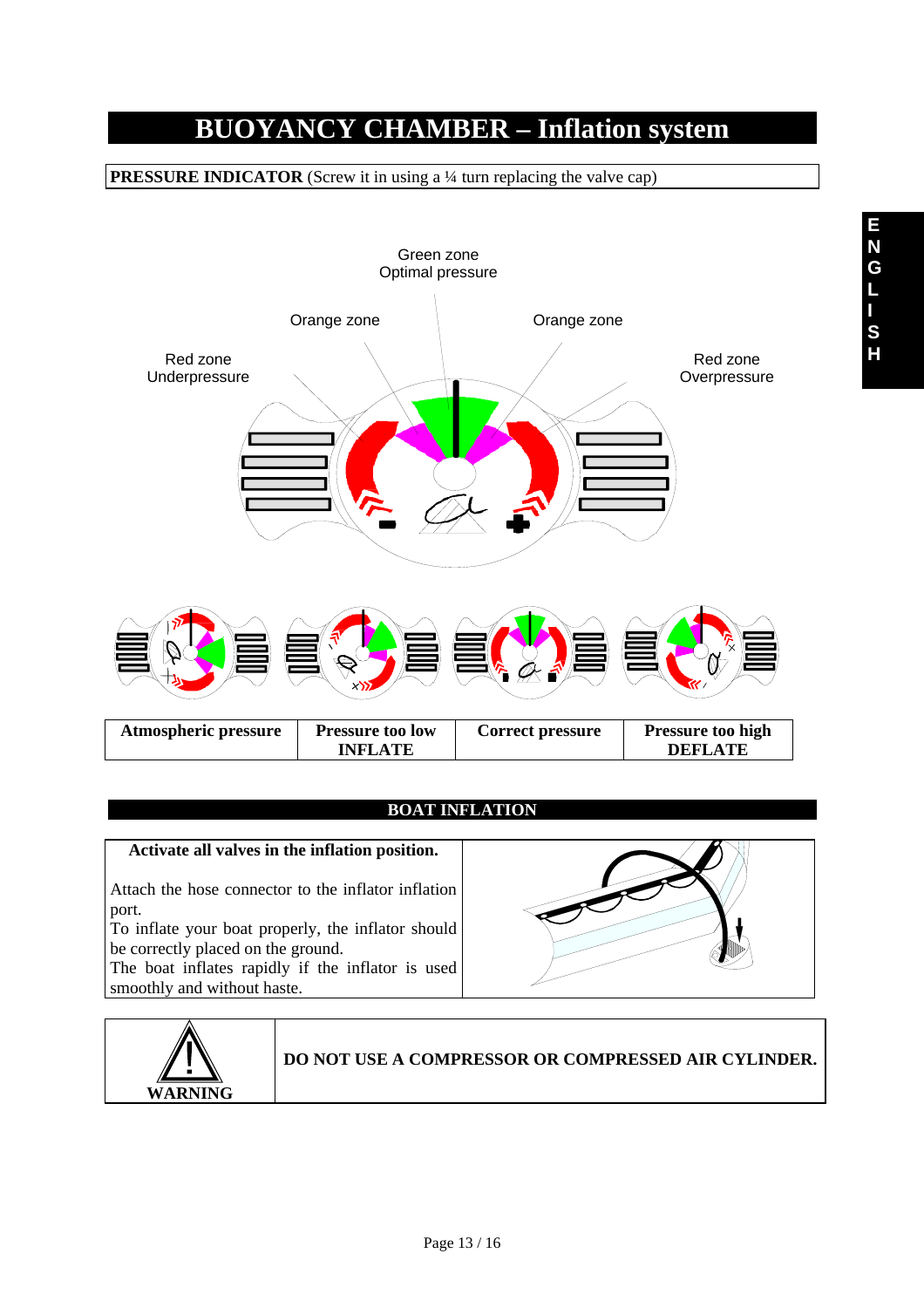## **BUOYANCY CHAMBER - Pressure**

#### **INFLATING THE BUOYANCY CHAMBER**

• Place the adapter corresponding to the diameter of the semi built-in valve at the inflator hose nozzle.

Inflate the buoyancy mechanism, **balancing the pressure between the different compartments until the partitions (a) are no longer visible (pressure = 240 mb)**

![](_page_13_Figure_4.jpeg)

![](_page_13_Figure_5.jpeg)

![](_page_13_Figure_6.jpeg)

**Inflating is complete:** Screw on the inflating valve caps.

|       | A slight loss of air is normal before the cap is screwed on. |  |
|-------|--------------------------------------------------------------|--|
| NOTE: | Only the caps guarantee final air tightness.                 |  |

#### **II-3-PRESSURE**

The correct pressure for the buoyancy chamber is 240 mb/ 3.4 PSI (middle of the green sector of the pressure gauge).

Your boat is fitted with an *ACCESS* pressure indicator which provides a quick, efficient readout during inflation (see explanations for use in the "Inflation system" section).

| The temperature of the surrounding air or     | Ambient temperature | buoyancy chamber internal |
|-----------------------------------------------|---------------------|---------------------------|
| water will proportionally influence the level |                     | pressure                  |
| of internal pressure in the buoyancy          | $+1$ <sup>o</sup> C | $+4$ mb / 0.06 PSI        |
| chamber                                       | $-1$ °C             | $-4$ mb / 0.06 PSI        |

#### **Thus, it is important to anticipate:**

**Check and adjust the pressure of the inflatable compartments (inflating or deflating according to the case) according to the temperature variations (especially when there is a considerable difference in temperature between morning and evening in particularly hot areas) and make sure that the pressure remains within the recommended pressure range (from 220 to 270 mb / green sector).**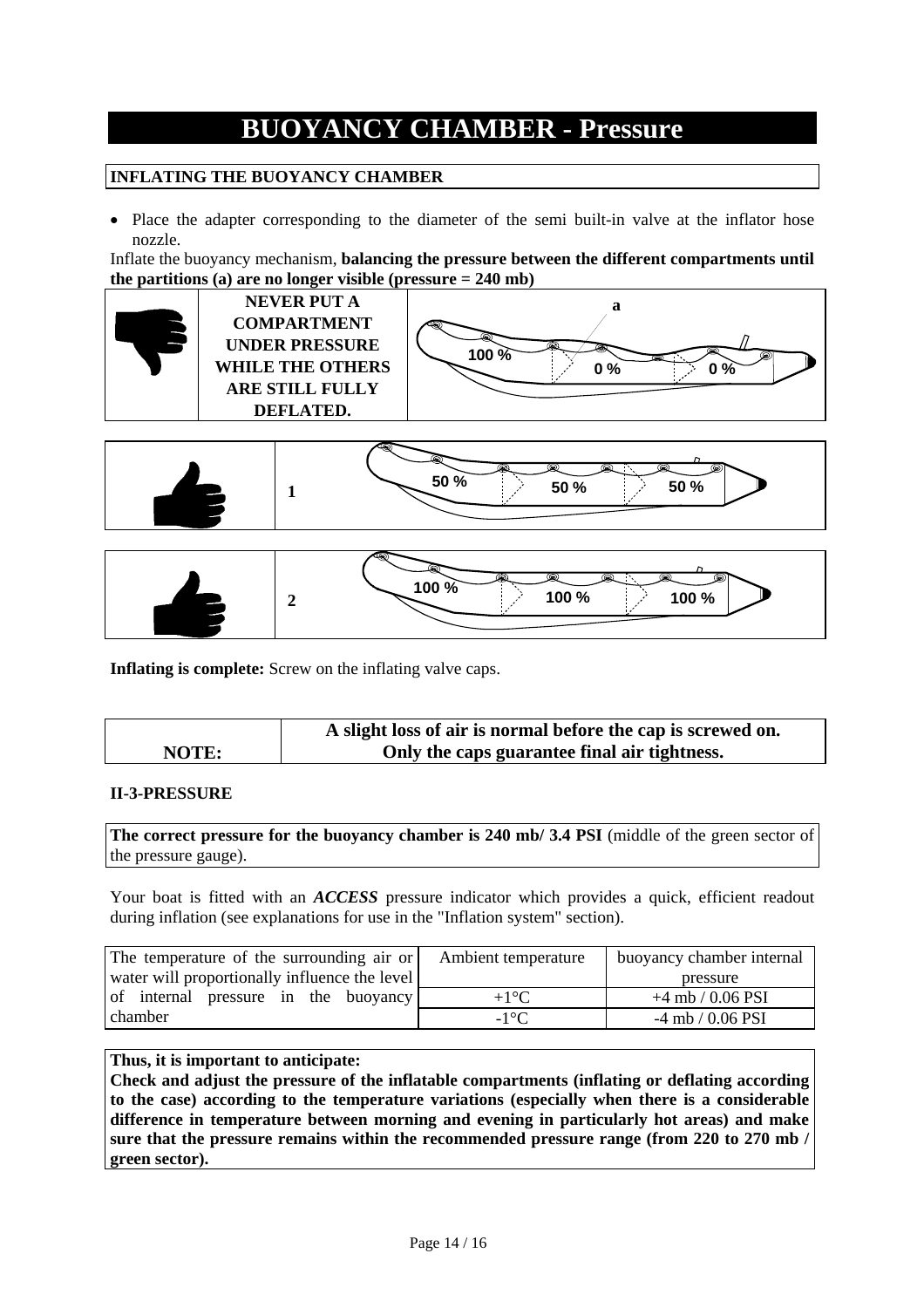## **BUOYANCY CHAMBER - Pressure**

#### **RISK OF PRESSURE LOSS:**

**EXAMPLE:** Your boat is exposed to direct sunlight on the beach (temperature=50°C) at the recommended pressure (240 mb/3.4 PSI). When you launch it (temperature=20°C), the temperature and internal pressure of the inflatable compartments will drop simultaneously (up to 120 mb) and **YOU WILL THEN NEED TO REINFLATE** until you regain the millibars lost due to the difference between the ambient air and water temperatures. A drop in pressure at the end of the day, when the outside temperature is dropping, is normal.

#### **RISK OF OVERPRESSURE:**

 **EXAMPLE:** Your boat is inflated to its recommended pressure (240 mb/3.4 PSI) at the beginning or end of the day (low outside temperature  $= 10^{\circ}$ C). Later in the day, your boat is exposed in the sun on the beach or on a yacht deck (temperature =  $50^{\circ}$ C). The temperature inside the inflatable compartments may rise to 70°C (particularly for dark buoyancy chambers), doubling the initial pressure (480 mb). **YOU WILL THEN NEED TO DEFLATE** the boat to return to the recommended pressure.

![](_page_14_Picture_6.jpeg)

**IF YOUR BOAT IS OVERINFLATED, THERE WILL BE UNDUE PRESSURE ON THE INFLATABLE STRUCTURE THAT MAY RUPTURE IT.** 

#### **IN CASE OF OVERPRESSURE**

![](_page_14_Picture_9.jpeg)